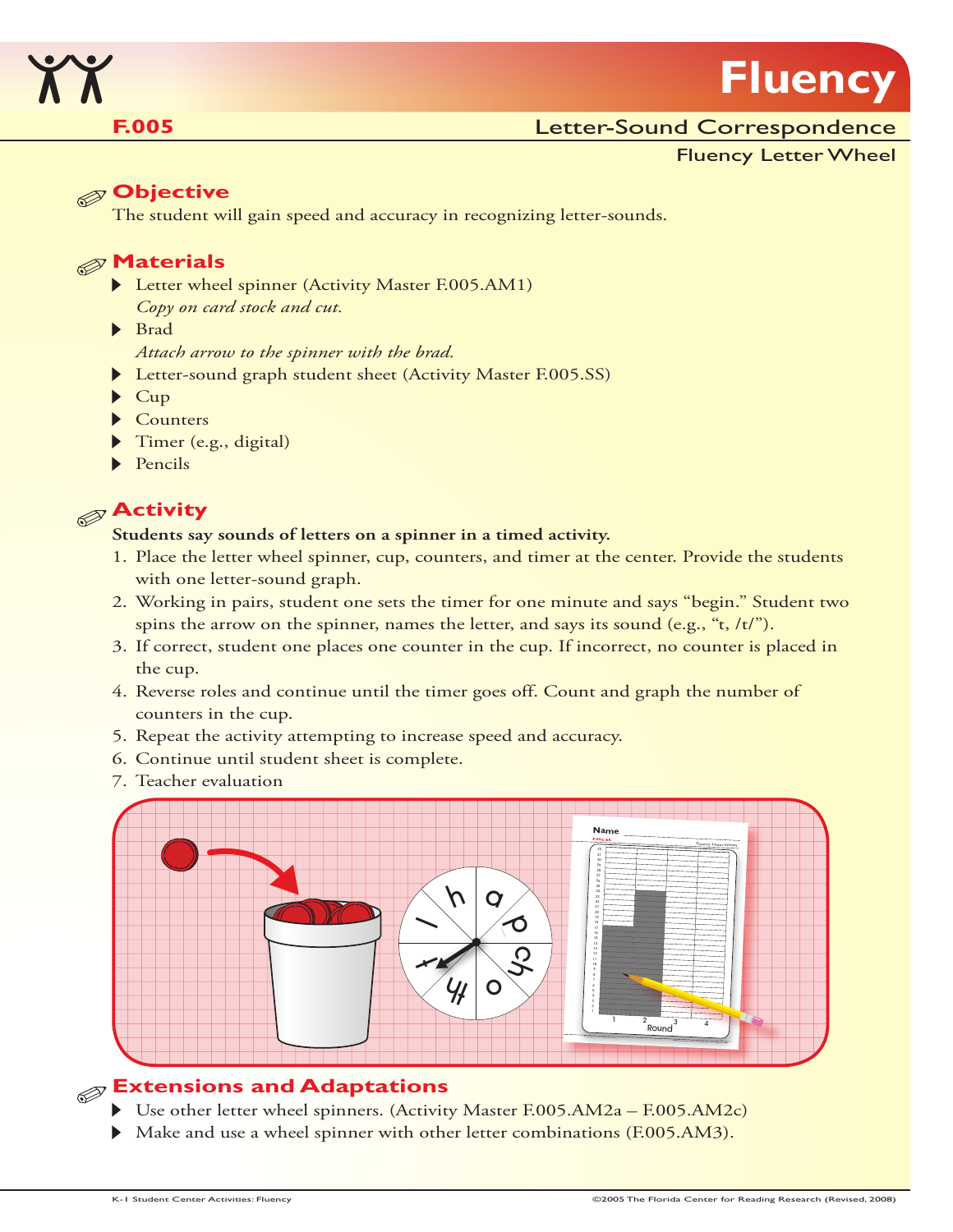

# Fluency Letter Wheel **F.005.AM1**

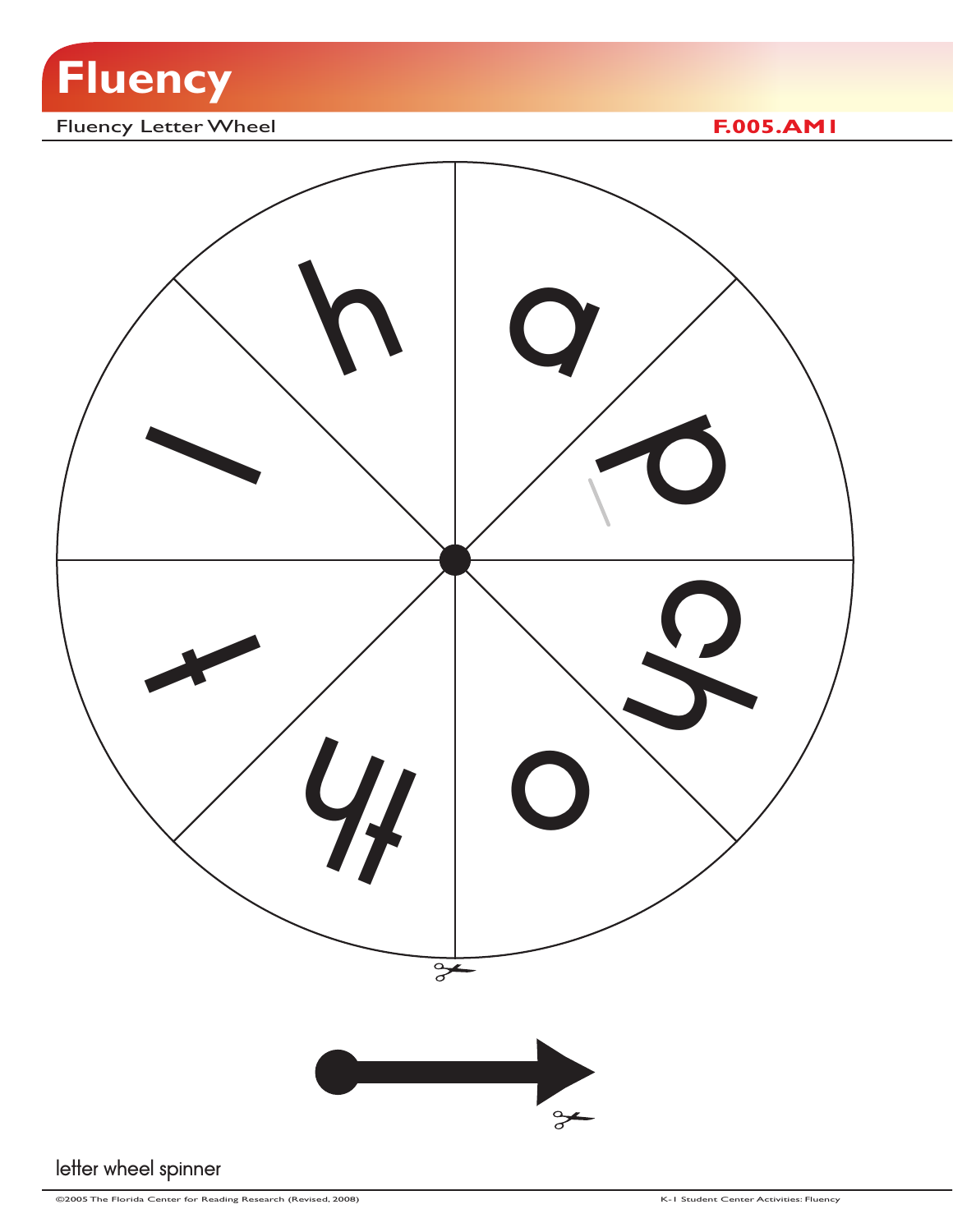# **Name**

**F.005.SS** Fluency Letter Wheel

| 27<br>26                |  |  |  |
|-------------------------|--|--|--|
| 25                      |  |  |  |
| 24<br>23                |  |  |  |
| 22                      |  |  |  |
| 21                      |  |  |  |
| 20                      |  |  |  |
| 19                      |  |  |  |
| $18$                    |  |  |  |
| $17$                    |  |  |  |
| 16                      |  |  |  |
| 15                      |  |  |  |
| 14<br>13                |  |  |  |
| 12                      |  |  |  |
| 11                      |  |  |  |
| $10\,$                  |  |  |  |
| $\mathsf{\circ}$        |  |  |  |
| $\boldsymbol{8}$        |  |  |  |
| $\overline{7}$          |  |  |  |
| 6                       |  |  |  |
| 5                       |  |  |  |
| $\overline{\mathbf{4}}$ |  |  |  |
| $\mathbf{3}$            |  |  |  |
| $\overline{2}$          |  |  |  |
| 1                       |  |  |  |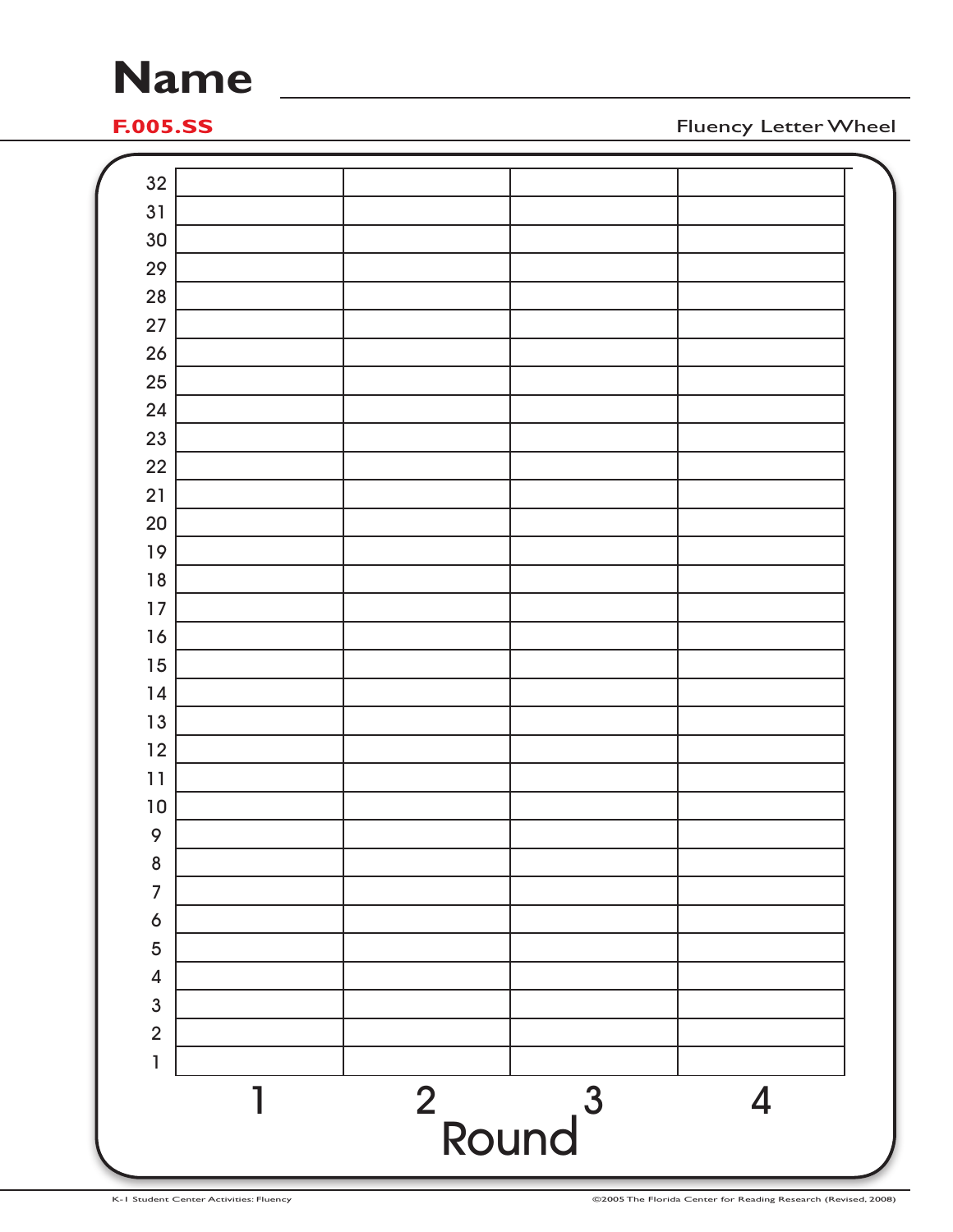

# Fluency Letter Wheel **F.005.AM2a**

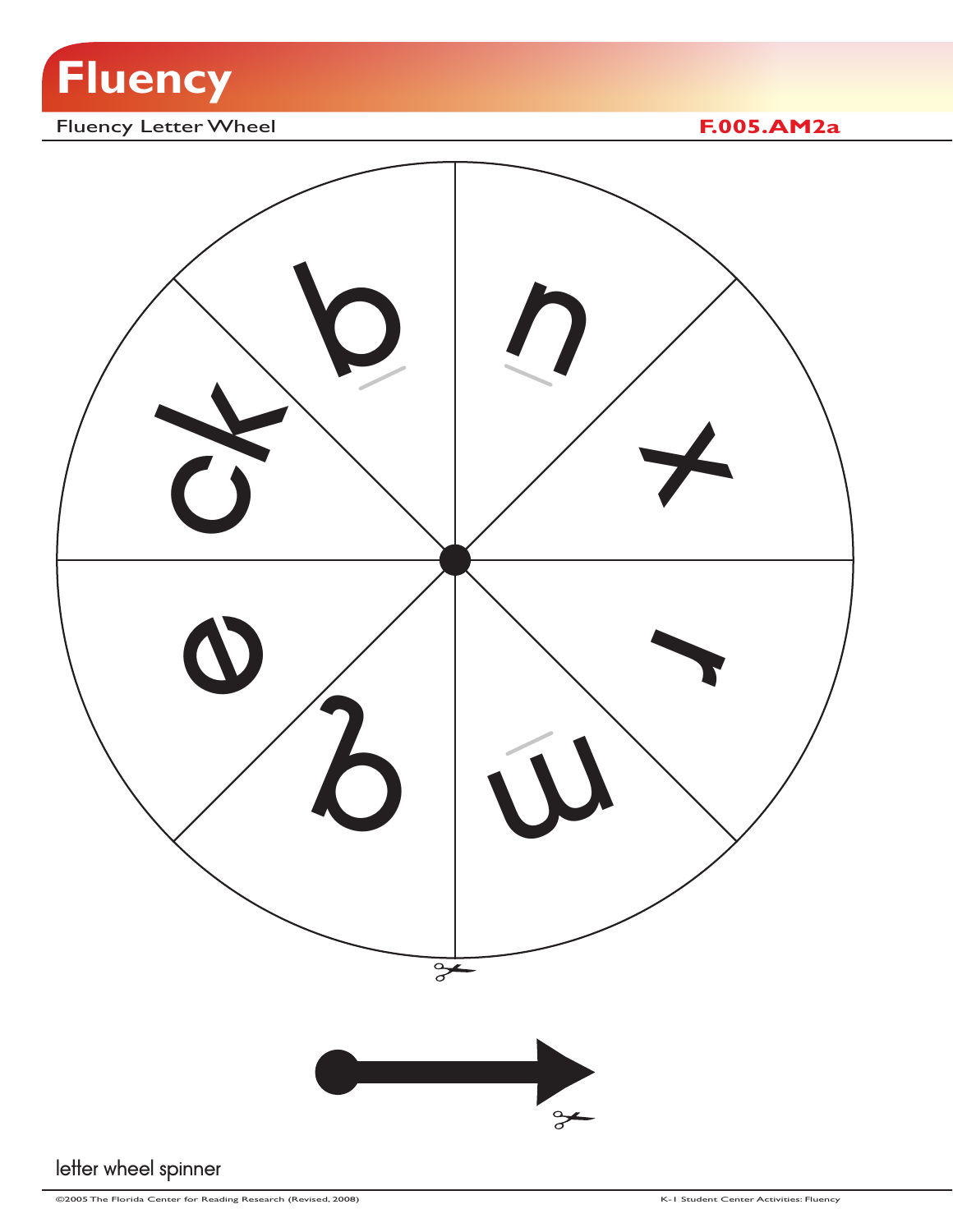

**F.005.AM2b** Fluency Letter Wheel

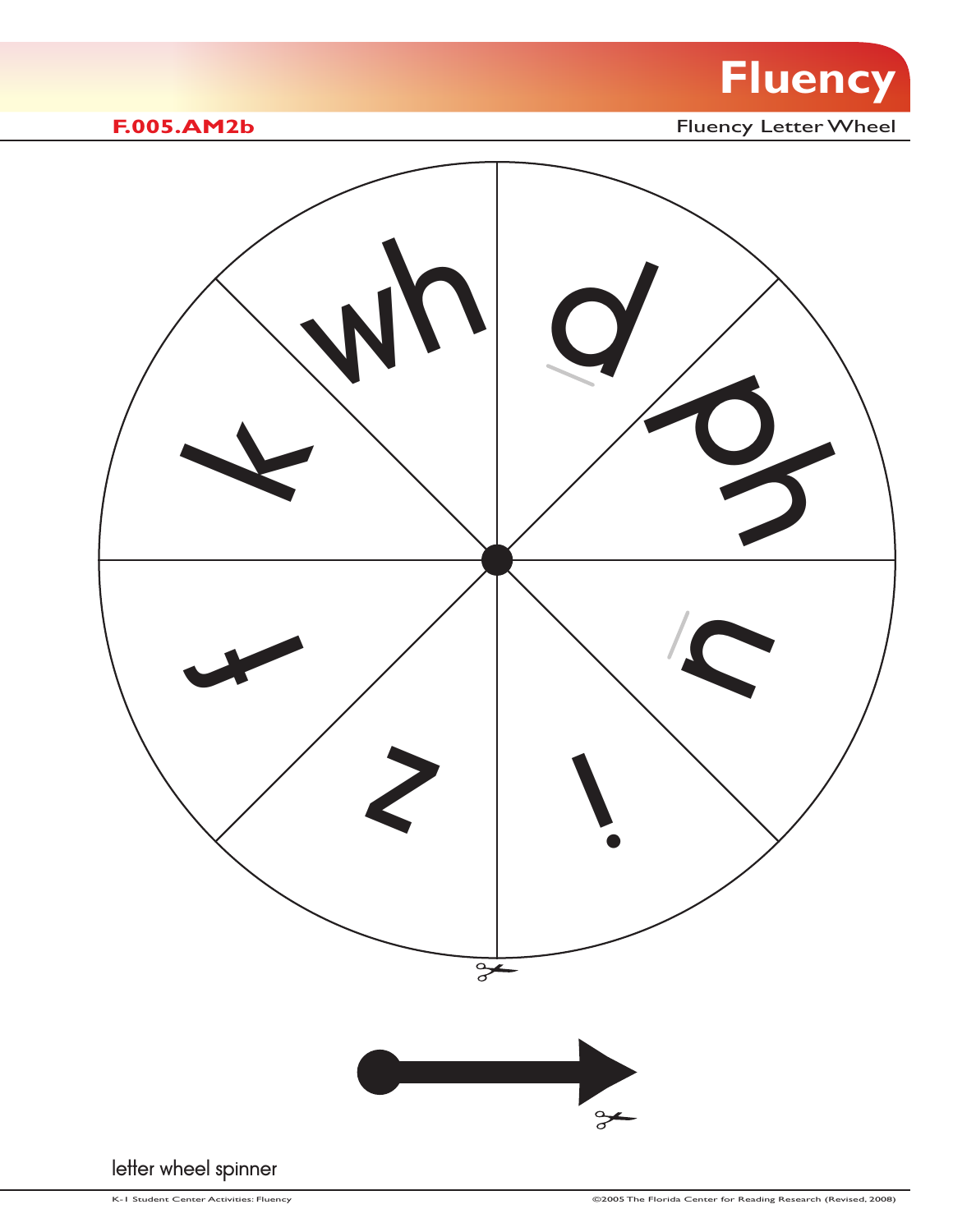

# Fluency Letter Wheel **F.005.AM2c**